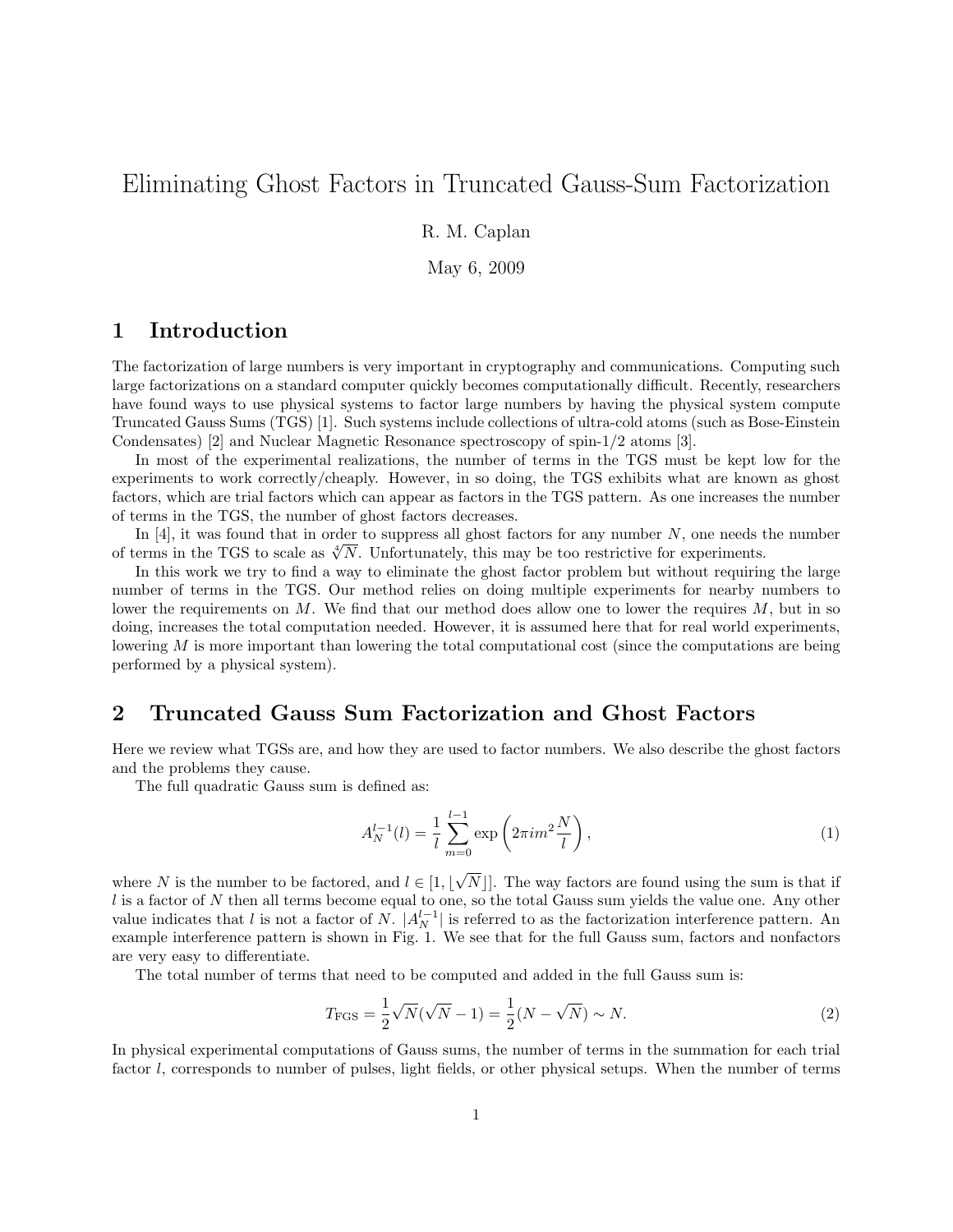is too large, the system becomes hard to use (because of such effects such as decoherence), therefore what is used is the truncated Gauss sum which has a fixed number of terms in the sum for all  $l$ :

$$
A_N^M(l) = \frac{1}{M+1} \sum_{m=0}^M \exp\left(2\pi i m^2 \frac{N}{l}\right),
$$
 (3)

where  $M$  is the fixed value of terms to sum. The total number of computations is now:

$$
T_{\rm TGS} = M\sqrt{N}.\tag{4}
$$

The choice of M is very important because when M is low, one sees what are referred to as 'ghost factors'. Ghost factors are trial factors (values of l) which yield values of  $|A_N^M(l)|$  close to 1, which, due to experimental measuring error, may be misinterpreted as being factors of  $N$ . Although typically this is easily checked manually, for very large  $N$ , this may be enormous numbers of ghost factors which make checking each one undesirable. Therefore one would like to have  $M$  as small as possible, while avoiding ghost factors. In Fig. 1 we show the factorization interference patterns for  $N = 11223344$  using a full and truncated Gauss sum (with  $M = 3$ ). True factors are demarcated by the vertical blue lines. We see that in this example, the TGS exhibits many ghost factors which could easily be mistaken for true factors.

### 3 Fourth-Root Optimal Scaling Law

In Ref. [4], the scaling properties of the number of ghost factors versus  $M$  was studied in order to find a value for M which guarantees that there will be no ghost factors (as defined by a TGS value over a threshold of  $|A_N^M|=1/\sqrt{2}$  for all N. We summarize their analysis and results here in order to provide a background to our new approach.

We can rewrite the TGS as:

$$
A_N^{(M)}(l) = s_M(\rho(N,l)),
$$
\n(5)

where  $s_M(\tau)$  is called the normalized curlicue function, and is defined as:

$$
s_M(\tau) = \frac{1}{M+1} \sum_{m=0}^{M} \exp(i\pi m^2 \tau),
$$
\n(6)

and  $\rho(N, l)$  is the fractional part of  $2N/l$  which we write as:

$$
\rho(N,l) = \frac{p}{q} = \frac{2N}{l} - 2k,\tag{7}
$$

where 2k is the closest integer (up or down) to  $2N/l$ . We see that  $\rho \in [-1,1]$ . To see the relationships between these equations, we plot an example case with  $M = 3$  and  $N = 14123$  in Fig. 2. We also plot the curlicus function as a function of both  $\tau$  and M. We can see that ghost factors occur for values of  $|s_M(\tau)|$ in the central peak near  $\tau = 0$ . This peak narrows as M is increased, and as  $M \to \infty$ , it collapses to the value 1 for  $\tau = 0$  (which corresponds to true factors). It is shown in Ref. [4] that for large M,  $|s_M(\tau)|$  is bounded from above by  $1/\sqrt{2}$  (this bound corresponds to the 2 prominent side peaks in  $s_M(\tau)$ ). Therefore, this value is used as the definition of a ghost factor, i.e. any trial factor with  $|A| > 1/\sqrt{2}$  is considered a ghost factor. Although experimental error may be more accurate then this, changing the threshold only √ changes the prefactor on the ghost factor scaling, and so we keep the threshold at  $1/\sqrt{2}$ .

The advantage of rewriting the TGS in the form of Eq. (5) is that we can analyze  $s_M(\tau)$  independent of a specific N and l. We know that ghost factors occur only very close to  $\tau = 0$ , so by assuming  $\tau$  to be small, we can approximate the sum  $s_M(\tau)$  as an integral:

$$
s_M(\tau) \approx \frac{1}{M} \int_0^M du \exp(i\pi m^2 \tau) = \frac{F(M\sqrt{2\tau})}{M\sqrt{2\tau}},
$$
\n(8)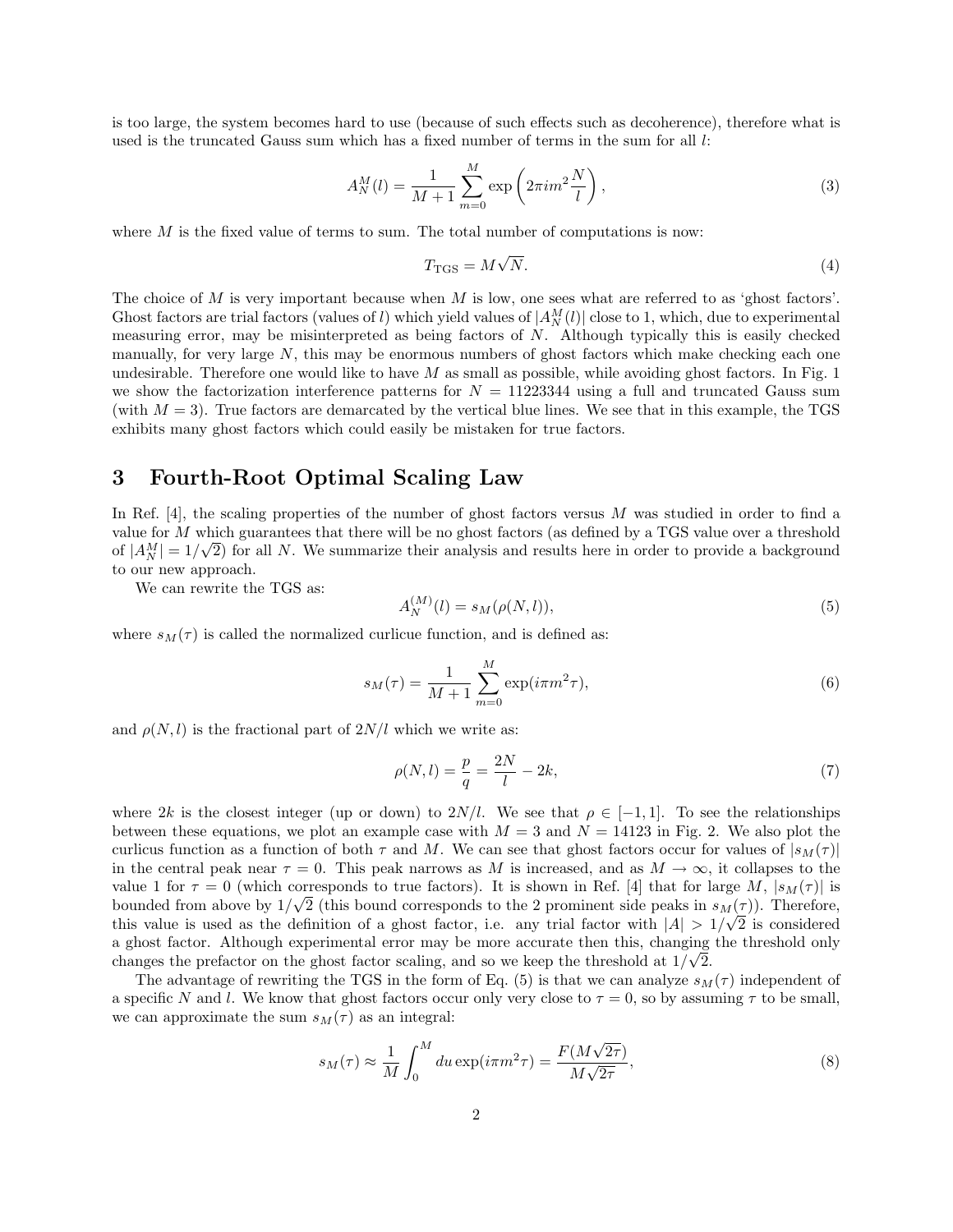

Figure 1: Comparison between the factorization interference pattern of  $N = 11223344$  of the full Gauss sum (top) and a truncated Gauss sum with  $M = 3$  (bottom). True factors are marked by the vertical blue lines. We can clearly see how the TGS results in ghost factors, which appear to the eye as true factors of N.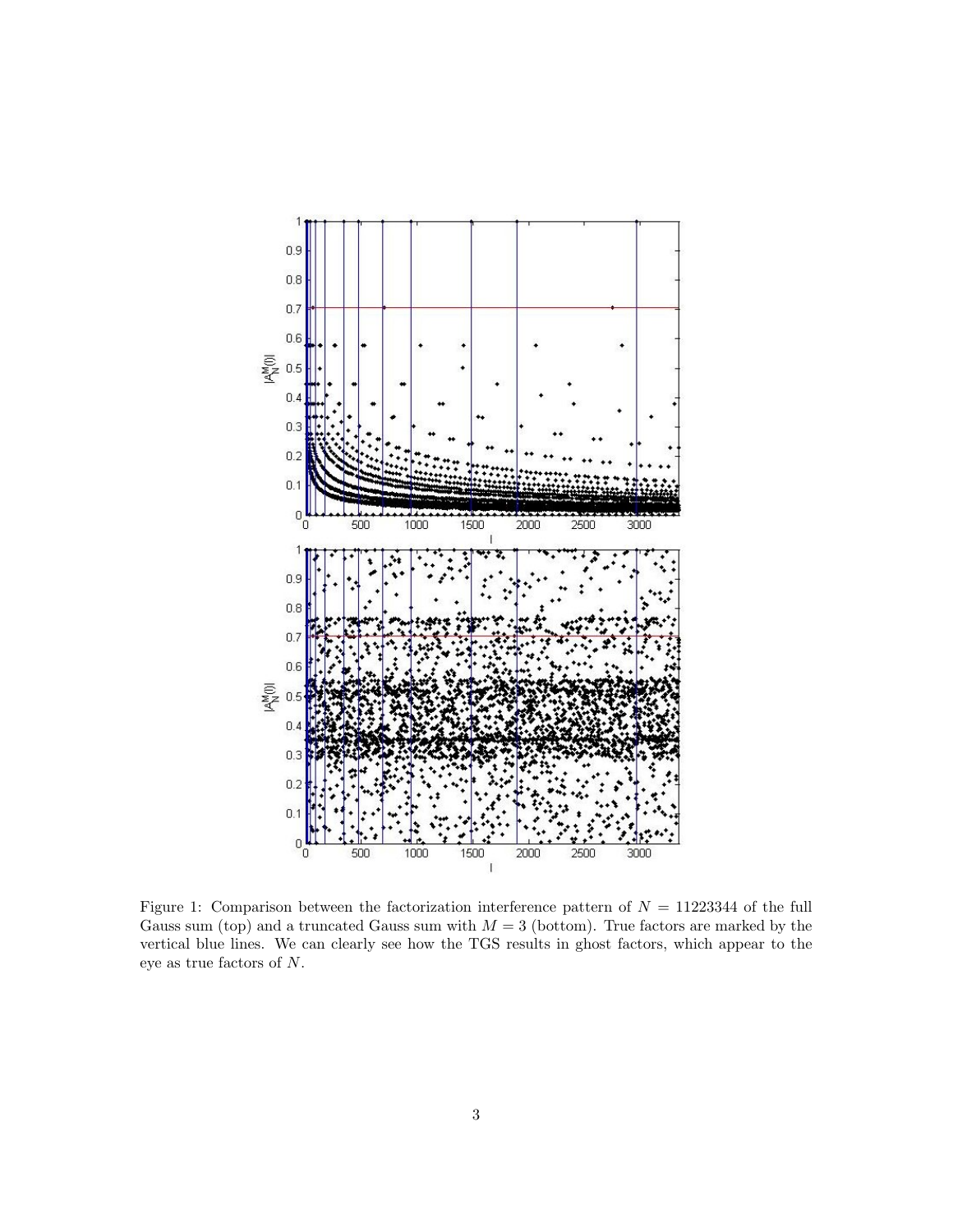

Figure 2: An example of the normalized curlicus function (top left), TGS (top right) and the fractional part of  $2N/l$  (bottom left) for  $N = 14123$  and  $M = 3$ . To see the relation between the functions, one can follow the fractional part up to the curlicus function, and then trace it over to the TGS. It is apparent that ghost factors occur for small values of tau in the central peak of the curlicus function. This peak diminishes as one increases M as can be seen in the surf plot of  $|s_M(\tau)|$ (bottom right).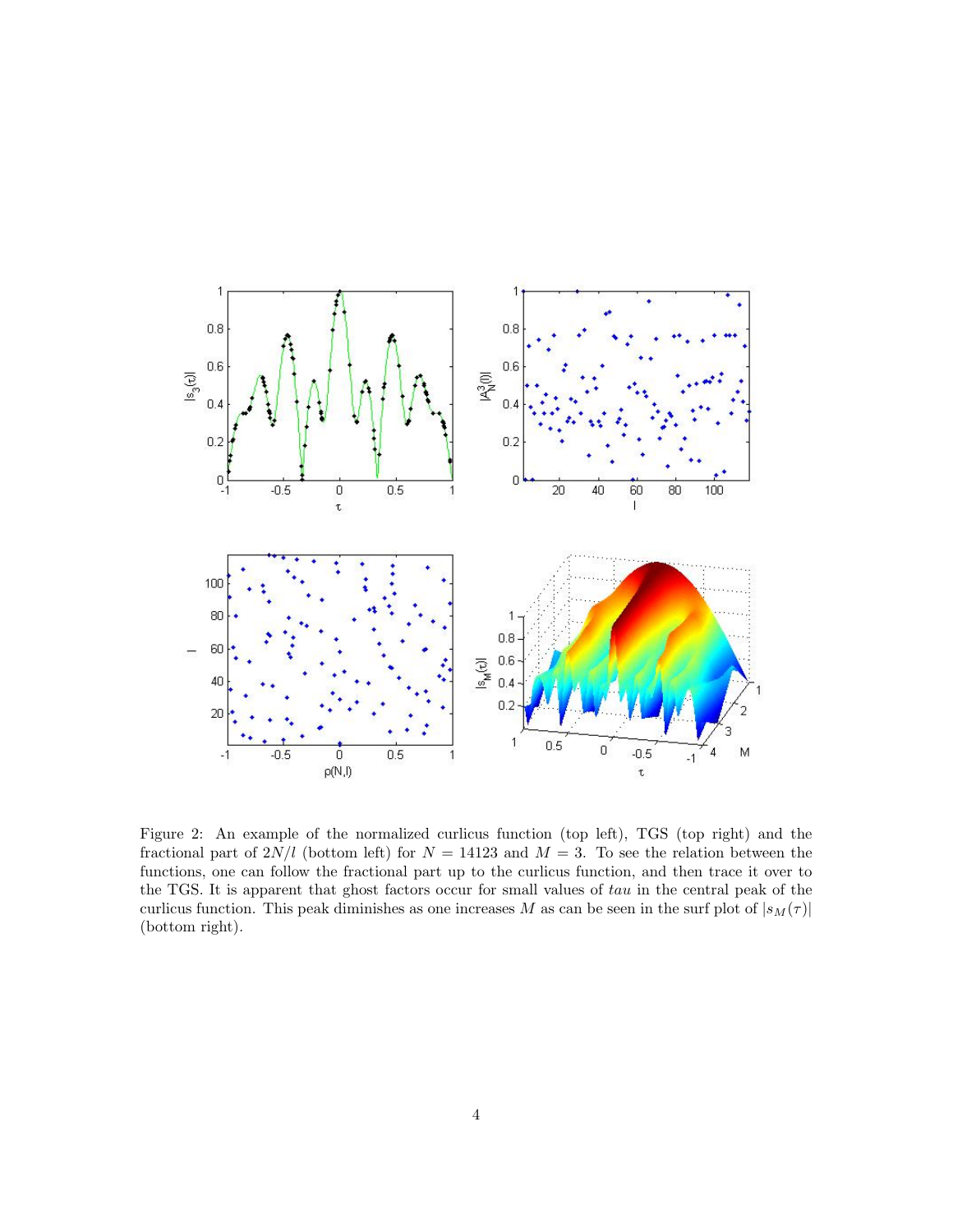where  $u =$ √  $2\tau m$  and F is the Fresnel integral:

$$
F(x) = \int_0^x du \exp\left(i\frac{\pi}{2}u^2\right).
$$
\n(9)

We can define the input for the Fresnel integral as:

$$
\alpha(\eta) \equiv M\sqrt{2\tau},\tag{10}
$$

where  $\eta$  is the threshold value (which we set to  $1/$ √ 2). We can now compute the number of terms needed to suppress all ghost factors past the value  $\eta$ , denoted  $M_0$ , by solving:

$$
\frac{|F(\alpha(\eta))|}{\alpha(\eta)} = \eta,\tag{11}
$$

Using  $\eta = 1/$ √ 2 yields:

$$
\alpha(1/\sqrt{2}) \approx 1.318.\tag{12}
$$

Solving Eq. (10) yields:

$$
M_0 \approx \frac{1.318}{\sqrt{2\rho(N,l)}}.
$$

This gives us the minimum number of M needed to suppress all ghost factors for a trial factor l. The maximum of  $M_0$  occurs when  $\rho$  is minimized, which occurs when l is largest, i.e.  $l = \sqrt{N}$ . When  $l = \sqrt{N}$ , maximum of  $M_0$  occurs when  $\rho$  is min<br> $\rho(N, \sqrt{N}) \approx 2/\sqrt{N}$ , and then we have:

$$
M_0 \approx 0.6590 \sqrt[4]{N}.\tag{13}
$$

In Ref. [4] it is proven that this scaling is both sufficient and necessary to eliminate all ghost factors in the TGS. The total computations needed is now:

$$
T_{\rm TGS}^{M_0} = M_0 \sqrt{N} \approx 0.659 \sqrt[4]{N} \sqrt{N} = 0.659 N^{3/4}.
$$
 (14)

Thus we see that by using the TGS over the FGS, we save a bit in computations, but not that much. Also, Thus we see that by using the TGS over the FGS, we save a bit in computations, but not that much. Also, since a high M value makes experiments difficult or impossible, requiring  $M \sim \sqrt[4]{N}$  may be too restrictive.

#### 4 New Approach: Multiple Experiments

Here we describe our method to eliminate the problem of ghost factors while using a lower value of M. The idea hinges upon the assumption that while there may be experimental error in the value of  $|A_N^{(M)}(l)|$ , there is none in  $l$  itself. I.e., we assume that one can distinguish between the values of the TGS for different  $l$ s. We then show that by running more then one experiment, one can identify the ghost factors and distinguish them from the true factors. Also, by using multiple experiments, one gets nearly-ghost-free factorization of nearby numbers automatically.

We first notice how  $\rho(N, l)$  changes with changing N for a fixed l (we assume N is large enough so that k is equal for both values of  $\rho$ :

$$
\rho(N+1,l) - \rho(N,l) = \frac{2(N+1)}{l} - 2k - \frac{2N}{l} - 2k = \frac{2}{l}.
$$
\n(15)

As we saw in Fig. 2, one can transverse the central peak of  $|s_M(\tau)|$  by moving the value of  $\tau$ , which in the TGS is  $\rho(N, l)$ . Our method assumes that while it is difficult to know  $|A_N^{(M)}(l)|$  exactly from the experiments, the **movement** of  $|A_N^{(M)}(l)|$  for a trial factor is much easier to see. Since  $s_M(\tau)$  is symmetric about 0, one should always see a rise and fall of the value of  $|A_N^{(M)}(l)|$  as one changes N if l is a factor of N or of a nearby number. The maximum of this curve will be where  $l$  is a factor. An example of this is shown in Fig. 3.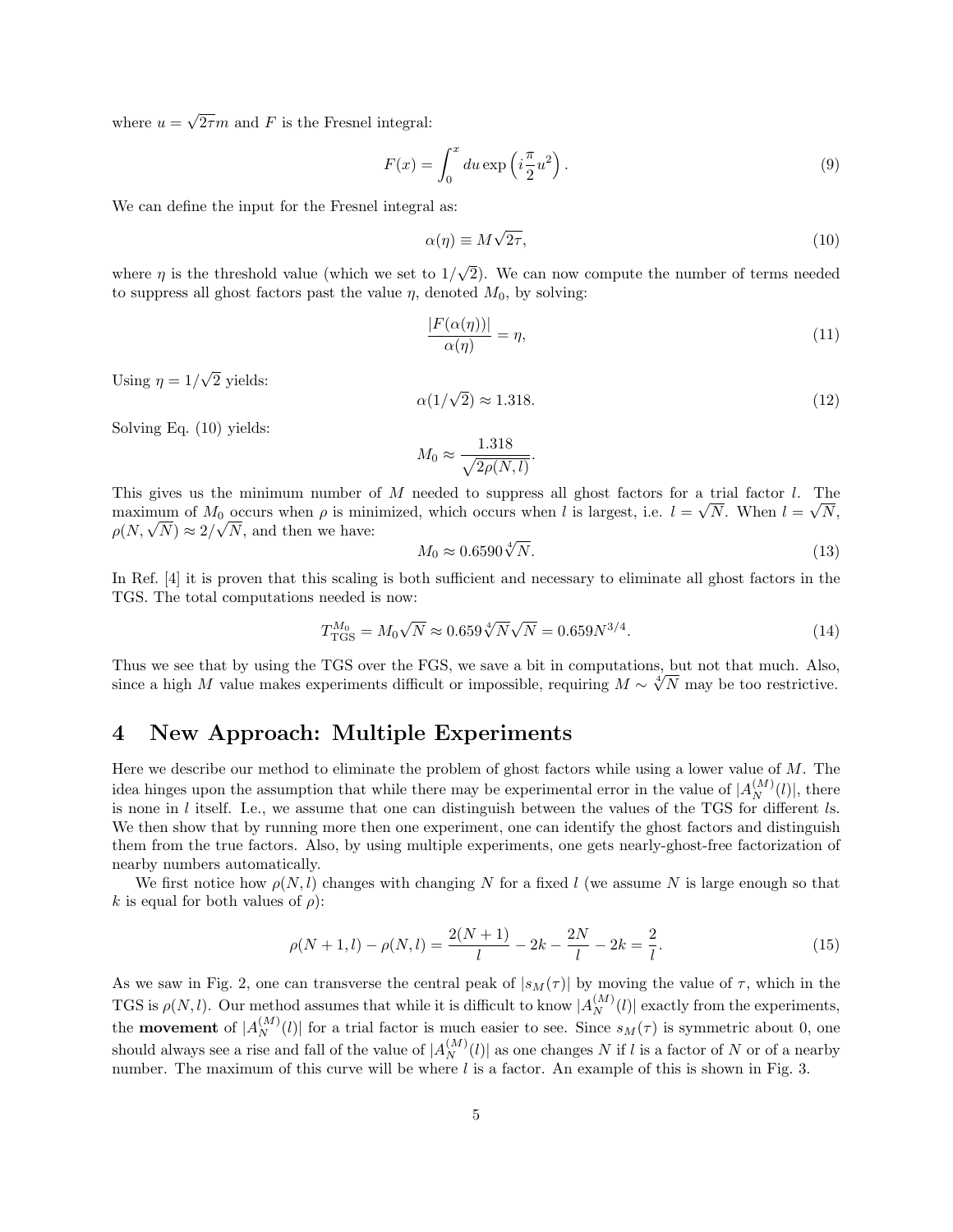

Figure 3: Movement of  $|A_N^{(M)}(l)|$  for  $N \in [1101950, 1102150]$ ,  $M = 5$ , and  $l = 1000$ . We see that there is a maximum at  $N = 1101000$  where l is a factor.

We want to run numerous experiments with the same value of  $M$  with varying values of  $N$  and look at the  $|A_N^{(M)}(l)|$  vs. N curves for each ghost factor l and determine where l is a factor by finding the maximum. From  $\overline{4}$ , we know that ghost factors are real factors of nearby N, in which case we should observe them reach a maximum either before or after the chosen N.

In order for this method to work, one needs to run enough experiments to be able to notice the maximum in the curve. For low values of  $l$ , one only needs to run a few experiments even for very low  $M$ , but for larger l one needs to run more. We can quantify the number of experiments needed using the previous continuous approximations of  $s_M(\tau)$ .

For each ghost factor we want to test  $|K/2|$  values to the right and left of N so that we guarantee that the number that l is a factor of is an observed maximum.

To do this, we need to find out how far in  $\tau$  we need to transverse to cover the distance in the central peak of  $|s_M(\tau)|$  from the symmetric intersection points of  $|s_M(\tau)| = \eta$ , where we will once again take  $\eta = 1/\sqrt{2}$ .

From Eq. (10) we can compute the width of the central peak of  $|s_M(\tau)|$  between the intersections of  $\tau$ and  $|s_M(\tau)| = \eta$  as:

$$
2\tau_0 = \frac{\alpha^2(\eta)}{M^2}.\tag{16}
$$

Since we know from Eq. (15) that as one varies N,  $\rho$  changes by  $2/l$ , after K experiments we will have moved  $\tau$  by  $2K/l$ . Therefore we can compute the required value of K for any ghost factor l as:

$$
K = \frac{l\alpha^2(\eta)}{2M^2}.\tag{17}
$$

The worst case scenario is when l is the largest possible value  $(\sqrt{N})$ , in which case we have (for the threshold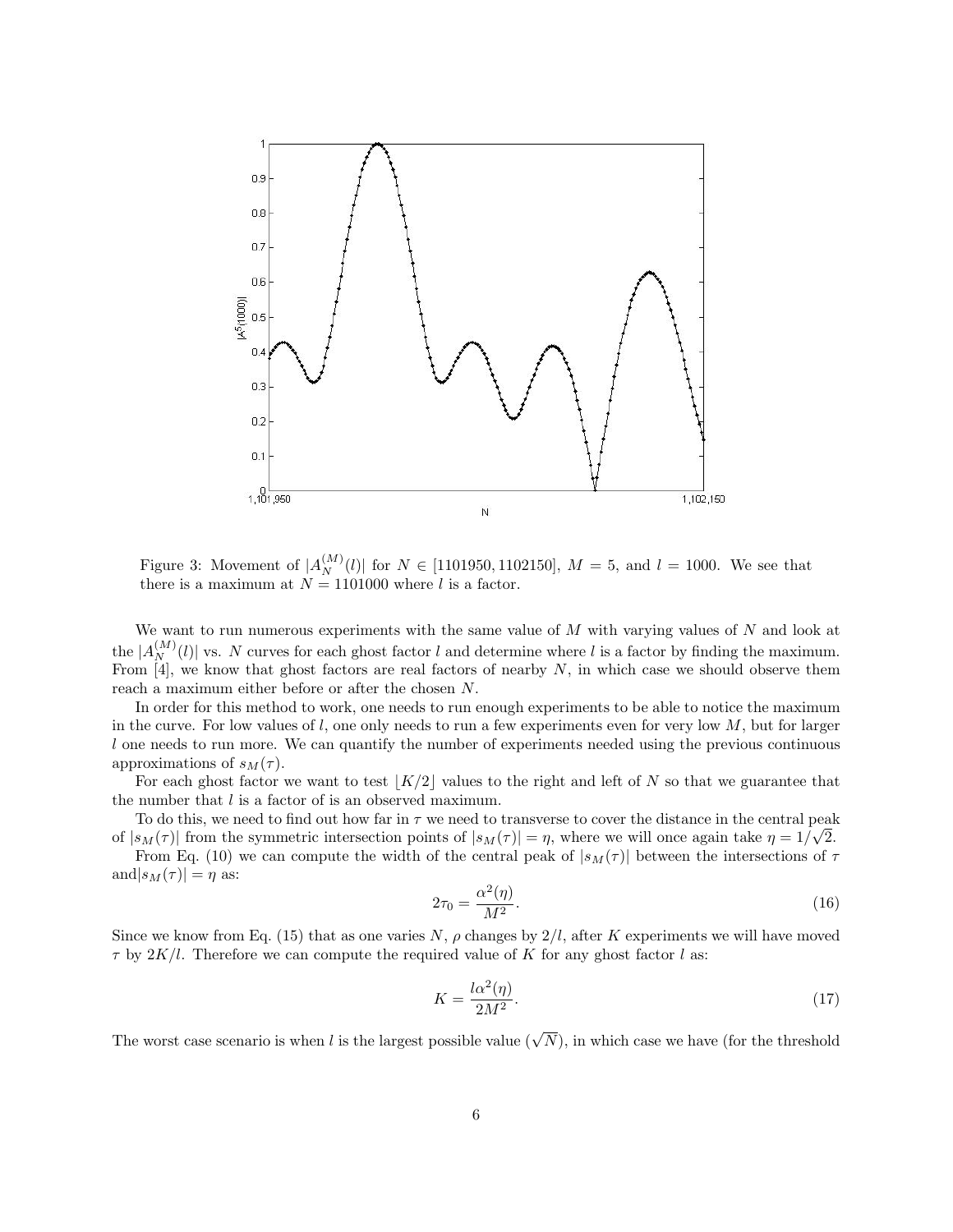of  $\eta = 1/$ √ 2):

$$
K_{\text{max}} = 0.8686 \frac{\sqrt{N}}{M^2} \approx \frac{\sqrt{N}}{M^2}.
$$
\n(18)

In Fig. 4 we show this relationship for  $N = 10^{13}$ . What we see is that for a single experiment, we need



Figure 4: Relationship between number of terms in TGS  $(M)$  and number of experiments  $(K)$ needed to suppress and/or identify all ghost factors for  $N = 10^{13}$ .

 $M \approx \sqrt[4]{N}$  which is the same scaling as in [4]. However, if we want to set  $M = 1$  then we need to run  $K \approx \sqrt{N}$ N experiments! While this is untenable, the region between these extremes is interesting. For example, for a very large  $N = 90101019010148987454$ ,  $M_0 \approx 90000$ . If we do 100 experiments this number drops to  $M \approx 9000$ . Therefore, with the relation in Eq. (18) we see that there is some leeway in the M value to identify or eliminate ghost factors by increasing the number of experiments.

An added bonus to this method is that for most values of  $l$  we do not need a full  $K_{\text{max}}$  to see the true factors of nearby N, and so we have a good chance of correctly factorizing all the nearby numbers within the K range around N automatically (assuming one tracks all  $l$  for the multiple experiments instead of just the ghost factors). √

As we mentioned previously, the total number of computations needed for the TGS is  $T = M$ N. For our method described here, this becomes:

$$
T_K = KM\sqrt{N}.\tag{19}
$$

We have seen that if we want  $K = 1$ , we need  $M \sim \sqrt[4]{N}$ , in which case  $T_K \approx N^{3/4}$  as in Eq. (14). If we want to set  $M = 1$ , we end up needing  $T \sim N$  computations, which is the same order as the full Gauss sum! Therefore we see that using our method with multiple experiments  $(K > 1)$ , the total number of computations actually increases. However we need to be aware that while  $M$  is a limiting parameter in experiments, the sum computations are not since the physical system computes these. Therefore even though identifying ghost factors using a low  $M$  and high number of experiments can increase the total number of computed terms, in practical terms this may not be a problem. The relationship between  $K$  and  $M$  is not ideal, as for a low constant M, one needs many experiments. However, we feel that this method should be considered, as it may be very useful for expanding the range of numbers a particular M-constrained experiment can factorize.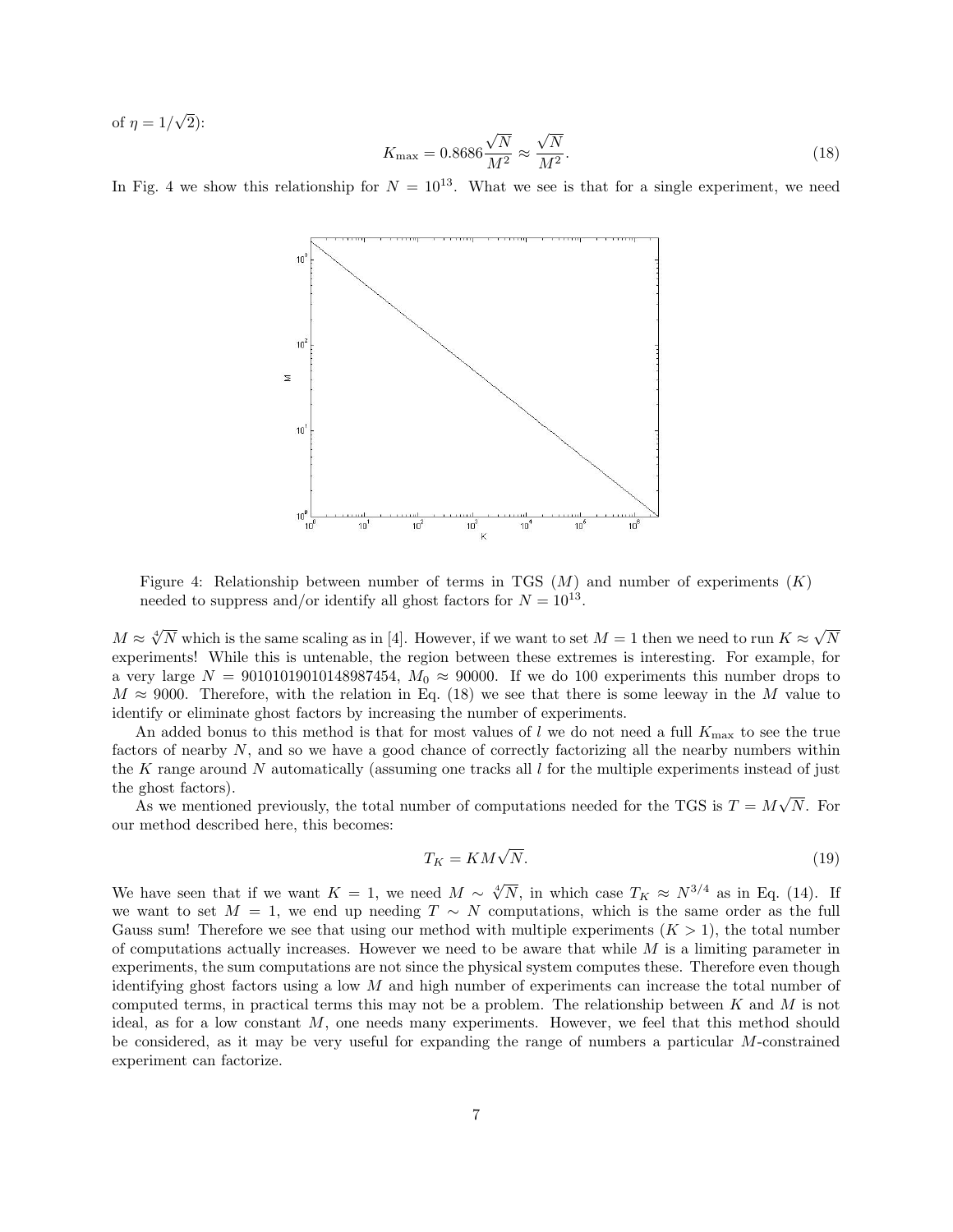#### 5 Statistical Considerations

Here we explore the probabilities related to ghost factors, and thier relevance to our method.

We can define a ghost factor counting function as:

$$
g(N, M) \equiv \# \left( l = 1, ..., \lfloor \sqrt{N} \rfloor \text{s.t.} \ \eta < |A_N^{(M)}(l)| < 1 \right) \tag{20}
$$

What we would like to do is see what percentage of ghost factors occur for high values of l. Since the number of experiments needed is directly proportional to the l-value of the highest ghost factor, it is useful to see or experiments needed is directly proportional to the 1-value of the statistically if this value is typically near its maximum ( $\sqrt{N}$ ) or not.

In [4], it was found that, generally, the number of ghost factors scales as:

$$
g(N,M) \approx \frac{1}{2} \left(\frac{\alpha}{M}\right)^2 \sqrt{N}.\tag{21}
$$

Therefore, the average number of ghost factors per trial factor can be written as:

$$
d(M)_{\text{ave}} \approx \frac{1}{2} \left(\frac{\alpha}{M}\right)^2.
$$
\n(22)

We show this relationship for 1000 random numbers  $N \in [1, 10^8]$  for  $M = 15$  in Fig. 5. We see that for



Figure 5: Number of ghost factors per trial factor for 1000 random numbers from  $[1, 10^8]$  with  $M = 15$ . The red line is the prediction given by Eq. (22).

 $M = 15$ , the expected number of ghost factors is approximately  $0.004\sqrt{N}$ .

We can also see how the number of ghost factors are distributed across the trial factors for a specific M and N. We see that typically, the ghost factors are distributed uniformly across the trail factors as shown in the example of Fig. 6. Since the ghost factors are uniformly (on average) distributed across the trial factors, and we know typically how many ghost factors there are per trial factor, we can determine that the expected number of ghost factors for trial factors  $1$  to  $l$  is:

$$
g_l(l,M) \approx \frac{1}{2} \left(\frac{\alpha}{M}\right)^2 l,\tag{23}
$$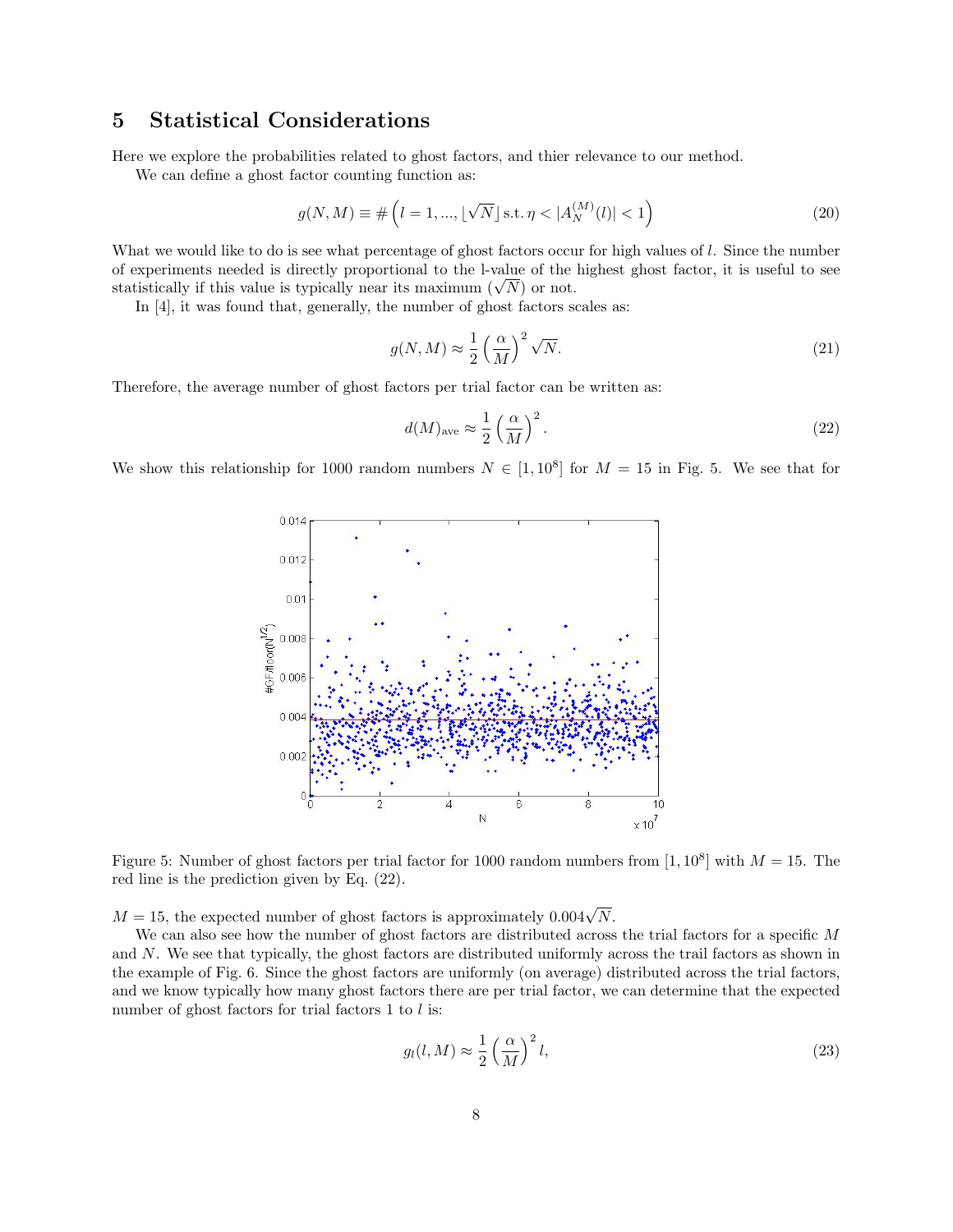

Figure 6: The number of ghost sums from the trial factors 1 to l as a percentage of  $\sqrt{N}$  versus the trail factors l per L. Here,  $M = 10$  and  $N = 12512523$ . We see that the distribution is nearly uniform. The red line is a linear fit.

which is simply Eq. (21) for only part of the TGS. Although this does not help our results from above, it does give a nice additional tool. If the number of ghost factors is low enough, it may be justifiable to check them manually with a computer. For experiments where  $N$  is too large, and  $M$  is too small, and it is infeasible to perform the necessary K experiments to observe the ghost factors, one could possibly do less experiments, (for low l trial factors), and then manually check the higher l values. Thus, for example, one could cut the number of experiments in half, if one can compute half the ghost factors manually.

## 6 Conclusion

For physical implementations of Gauss sum factorization, the limitation of M may make the elimination of ghost factors impossible for a single experiment. We have shown that if multiple experiments are performed, it is possible to identify the ghost factors, even with lower than optimal  $M$ . We also get the benefit of factorizing the nearby N values as well with a very high level of identification of ghost factors.

We also have shown that since the ghost factors are typically uniformly distributed across the trial factors, and the density of ghost factors for any N is constant (with constant  $M$ ), that if the physical setup cannot perform the necessary K experiments, but can perform slightly less (within a constant factor), one can predict how many ghost factor terms would need to be manually checked to find all factors.

Although our additions do not drastically improve the situation, our hope is that for real world experimental setups, the ideas presented here may be of some use.

#### References

- [1] W. Merkel, I. S. Averbukh, B. Girard, G. G. Paulus and W. P. Schleich. Factorization of numbers with physical systems. Fortschritte der Physik, 54 (2006) 856–865.
- [2] M. Gilowski, T. Wendrich, T. Muller, Ch. Jentsch, W. Ertmer, E. M. Rasel and W. P. Schleich. Gauss sum factorization with cold atoms. Physical Review Latters, 100 (2008) 030201.